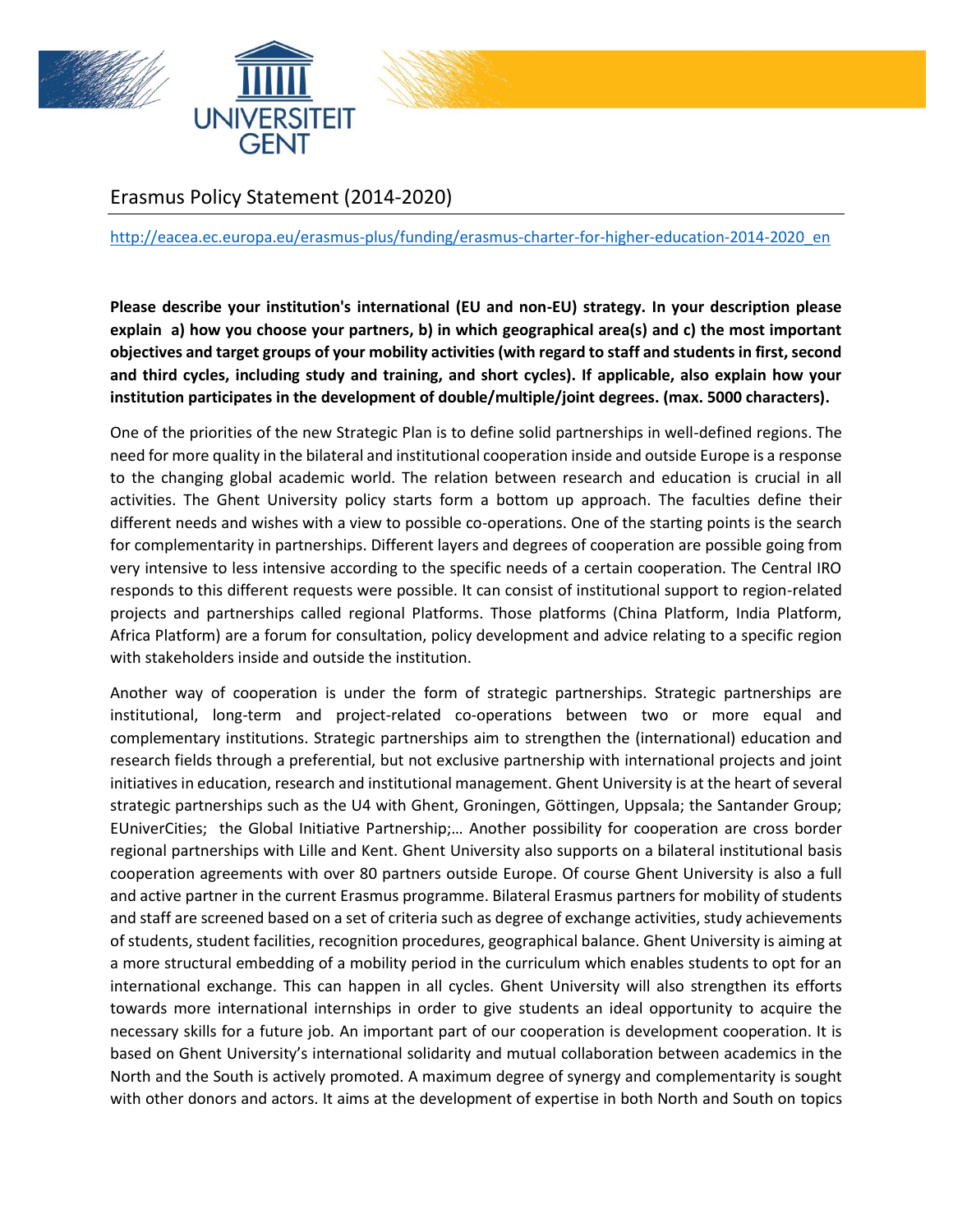related to developing countries. There are funding opportunities for students and researchers from developing countries. Ghent University also actively responds to opportunities for international mobility and external financing channels such as Erasmus Mundus Action 2 Mobility programmes. Ghent University coordinates at this moment 3 such programmes: Basileus (Western Balkans), Lotus (South-East Asia) and Svaagata (India). In these projects Ghent University contributes also to provide good students from vulnerable groups (i.e. refugees, displaced populations, disabled foreign students, economically disadvantaged groups and indigenous populations etc.) with further education and professional development and empowerment for leadership.

Ghent University has in recent years built up a strong reputation regarding the development of 9 international double/joint Master and 2 Joint PhD Courses in the framework of Erasmus Mundus Action 1. Within the courses coordinated by Ghent University, all students follow courses as Ghent University students and are trained at various institutions in Europe. The international experience is therefore structurally embedded in the curriculum. In this way such programs are the ideal model for increased outgoing mobility. In addition to the EU-funded programs, however, the range of joint international programs at Ghent are very limited. Beyond the political objectives of the European Commission and the individual motives of project promoters to respond to this (e.g. EU funding, prestige, existing network, ...), there are good reasons for developing joint programmes, whether or not in the context of Erasmus Mundus. Through cooperation with (reputable) institutions Ghent University receives more visibility amongst international prospective students. The recruitment of good international students is important for a possible PhD research at Ghent University and the creation of international alumni and research networks.

# **If applicable, please describe your institution's strategy for the organisation and implementation of international (EU and non-EU) cooperation projects in teaching and training in relation to projects implemented under the Programme**.

Ghent University develops its own policy concerning active participation in international and European Projects and looks for the best opportunities to realize this. Several projects are the result of a bottom up approach from individual faculty members who want to undertake a project in specific subject areas. In the next years Ghent University wants to be involved in projects which contribute to enhancing the quality of teaching in Ghent University, defining and developing an international dimension within a given academic discipline. Ghent University will focus on projects enhancing innovation and exchanging methodologies and good practices. Ghent University wants to support bottom up activities that help attune curricula to current and emerging labor market demands. In that option Ghent University will continue to focus on the development of excellent joint masters that are unique compared to (existing) national programs and provide added value on top of the common exchanges (Erasmus and others).

Ghent University also has a strong expertise in projects involving the management of the university. Through the close collaboration with different partners from inside and outside Europe, Ghent University wants to continue international cooperation and exchanges of best practices regarding the organization, quality improvement, recruitment and training of international students, ECTS, international recognition of diplomas, funding, etc… Ghent University will support projects to develop innovative strategies to boost mobility or ways to remove obstacles to mobility in higher education.